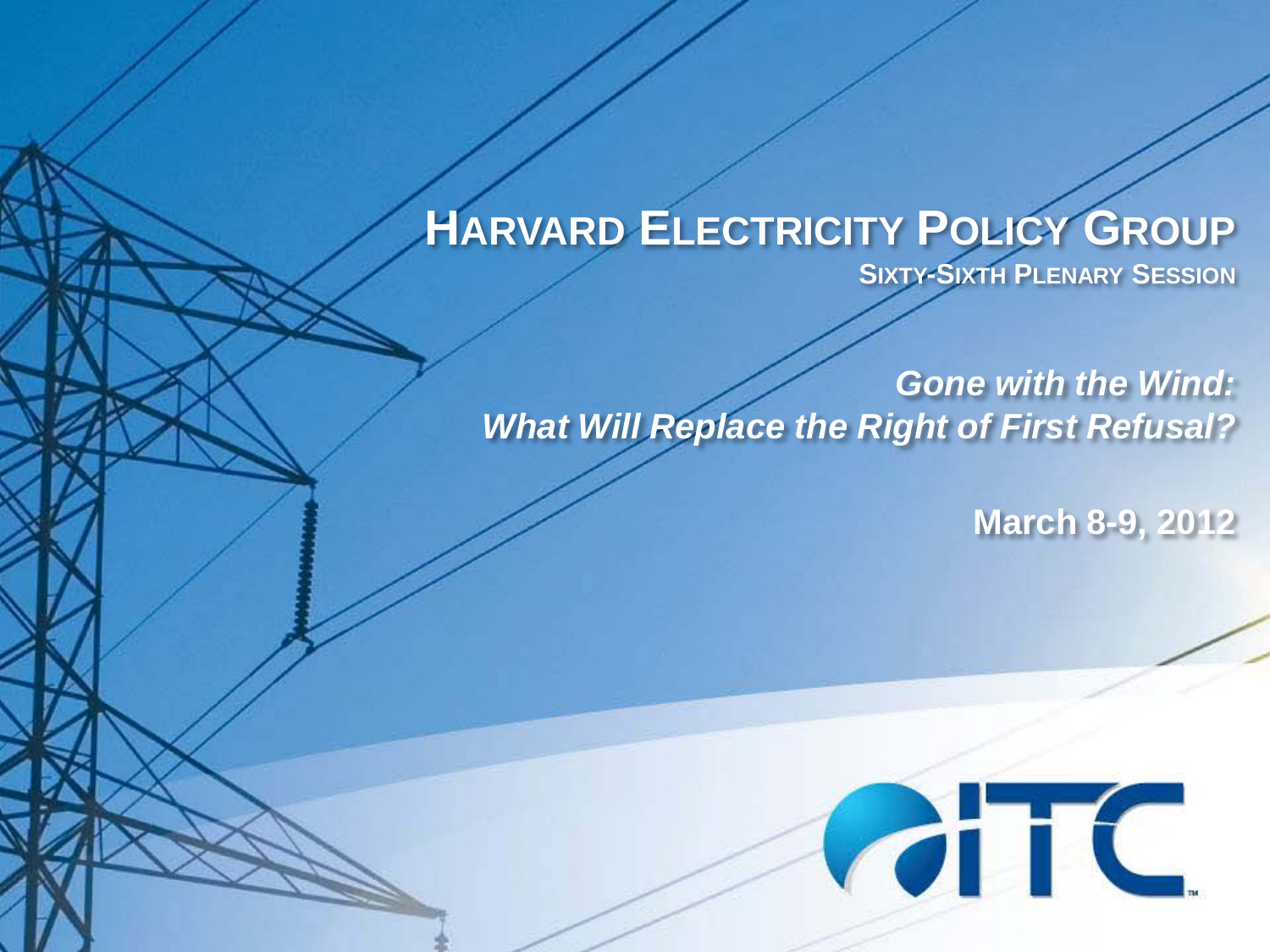# ITC Holdings Corp.



- Headquartered in Novi, MI
- March 2003: Established as ITC*Transmission* with the purchase of Detroit Edison's transmission assets
- July 2005: ITC Holdings goes public with an initial offering of stock (NYSE: ITC)
- Ully 2006: ITC Great Plains established, headquartered in Topeka, KS
- October 2006: Acquired Michigan Electric Transmission Company (METC) from Consumers Energy
- December 2007: Formed ITC Midwest by acquiring the transmission assets of Interstate Power and Light from Alliant

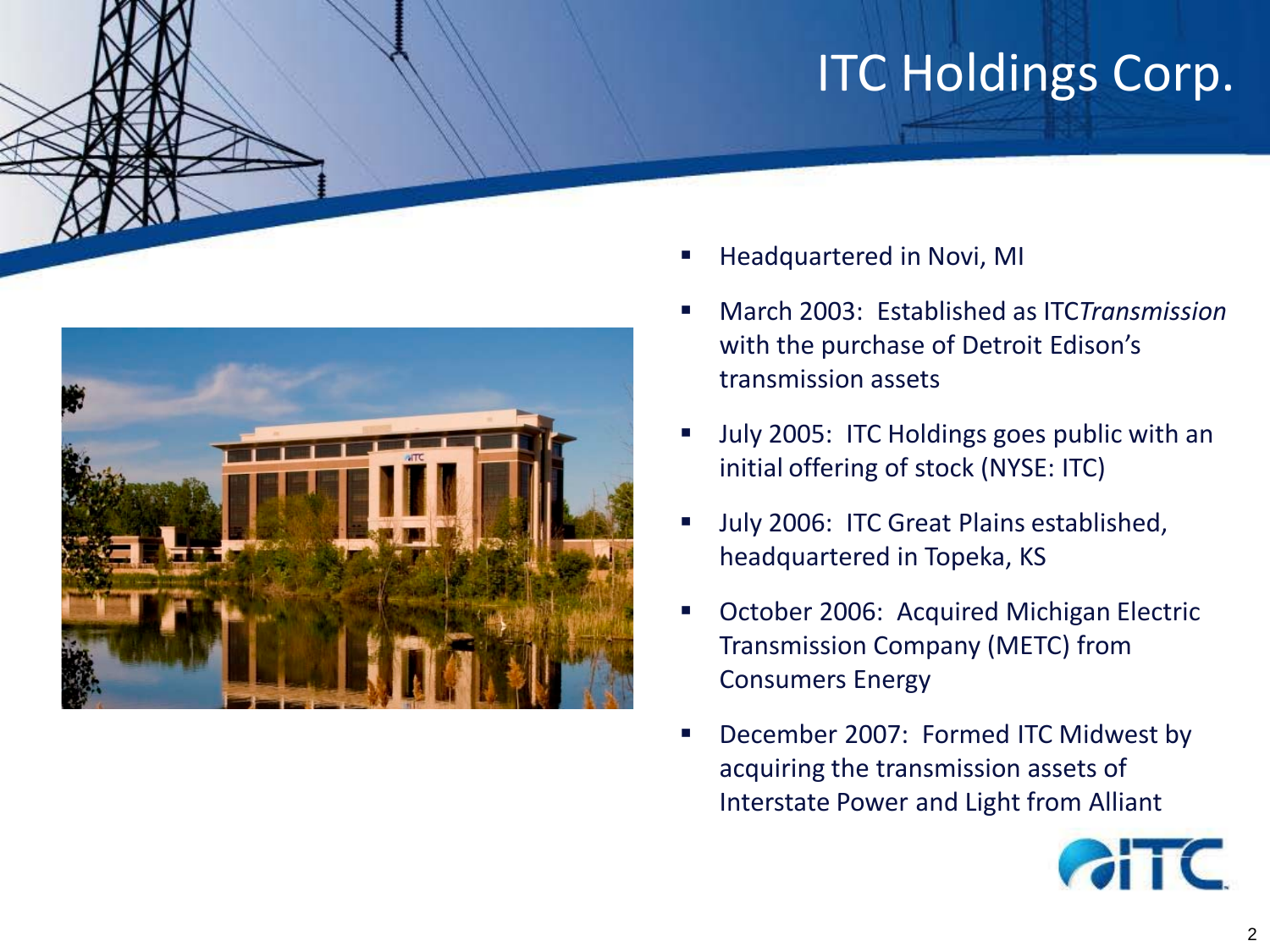# ITC Holdings Corp.



- Largest independent transmission company in the country
- Currently, the ninth largest transmission owner overall
	- Over 15,000 miles of transmission
	- − Seven States
	- Over 26,000 MW of load served
- 450+ direct employees; 950+ contract employees
- Develop transmission with the goals of providing customers:
	- Best in class transmission system top decile reliability
	- Providing access to the most efficient generation available; reduce congestion and facilitate markets
	- Support public policy needs

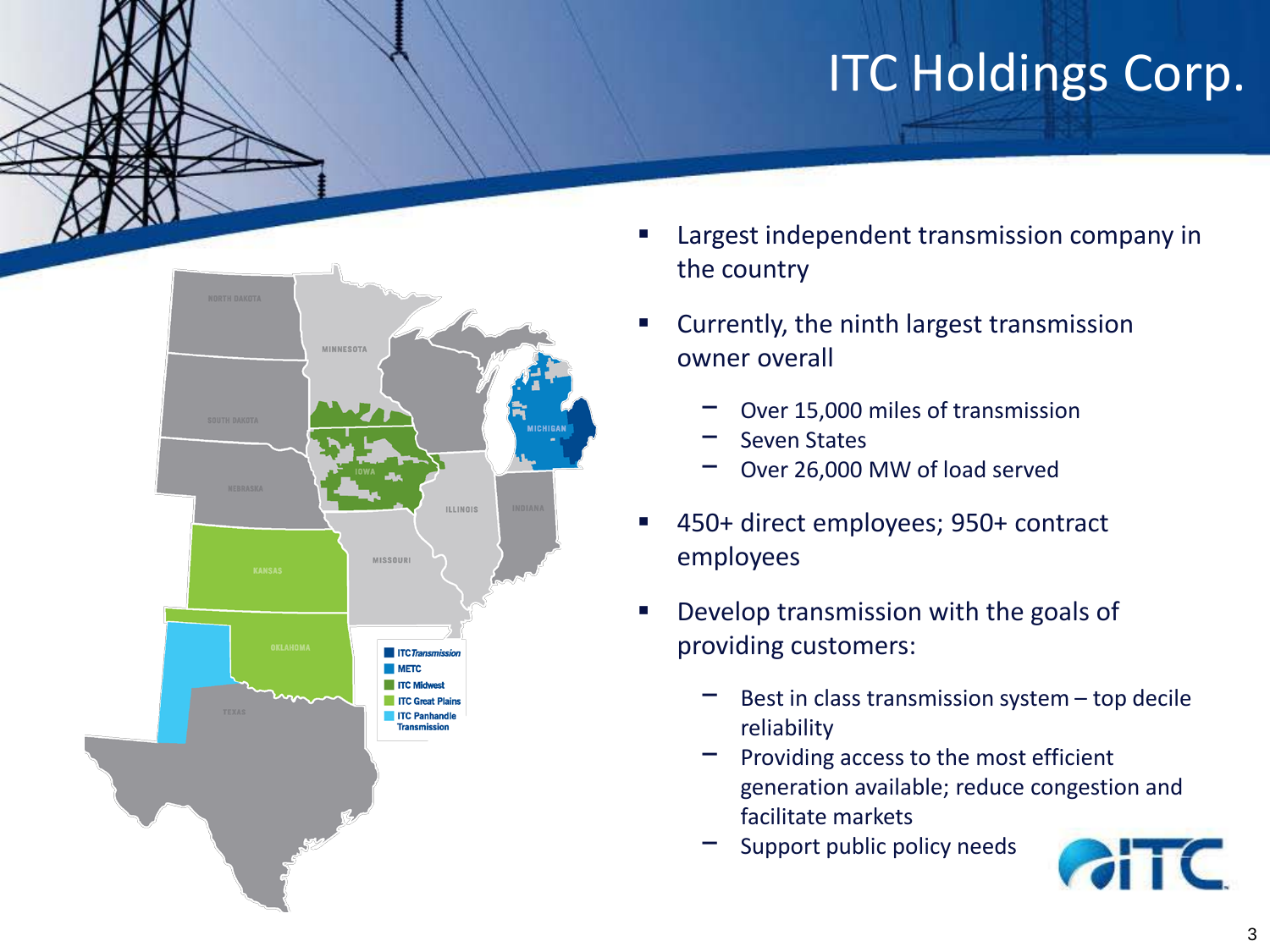### ITC Holdings Corp. Proposed Transaction with Entergy







| <b>System Peak Load</b>                             | 26,100 MW           | 28,000 MW                                              |
|-----------------------------------------------------|---------------------|--------------------------------------------------------|
| <b>Service Area</b>                                 | <b>Seven States</b> | Four States*                                           |
| <b>Total</b><br><b>Transmission</b><br><b>Miles</b> | 15,100 miles        | 15,700 miles                                           |
| <b>Service Area</b><br><b>Square Miles</b>          | 89,850              | 114,669                                                |
| <b>RTO Membership</b>                               | MISO/SPP            | Anticipated<br><b>MISO</b><br>membership<br>by 12/2013 |



\*Entergy also owns limited assets in Missouri. <sup>4</sup>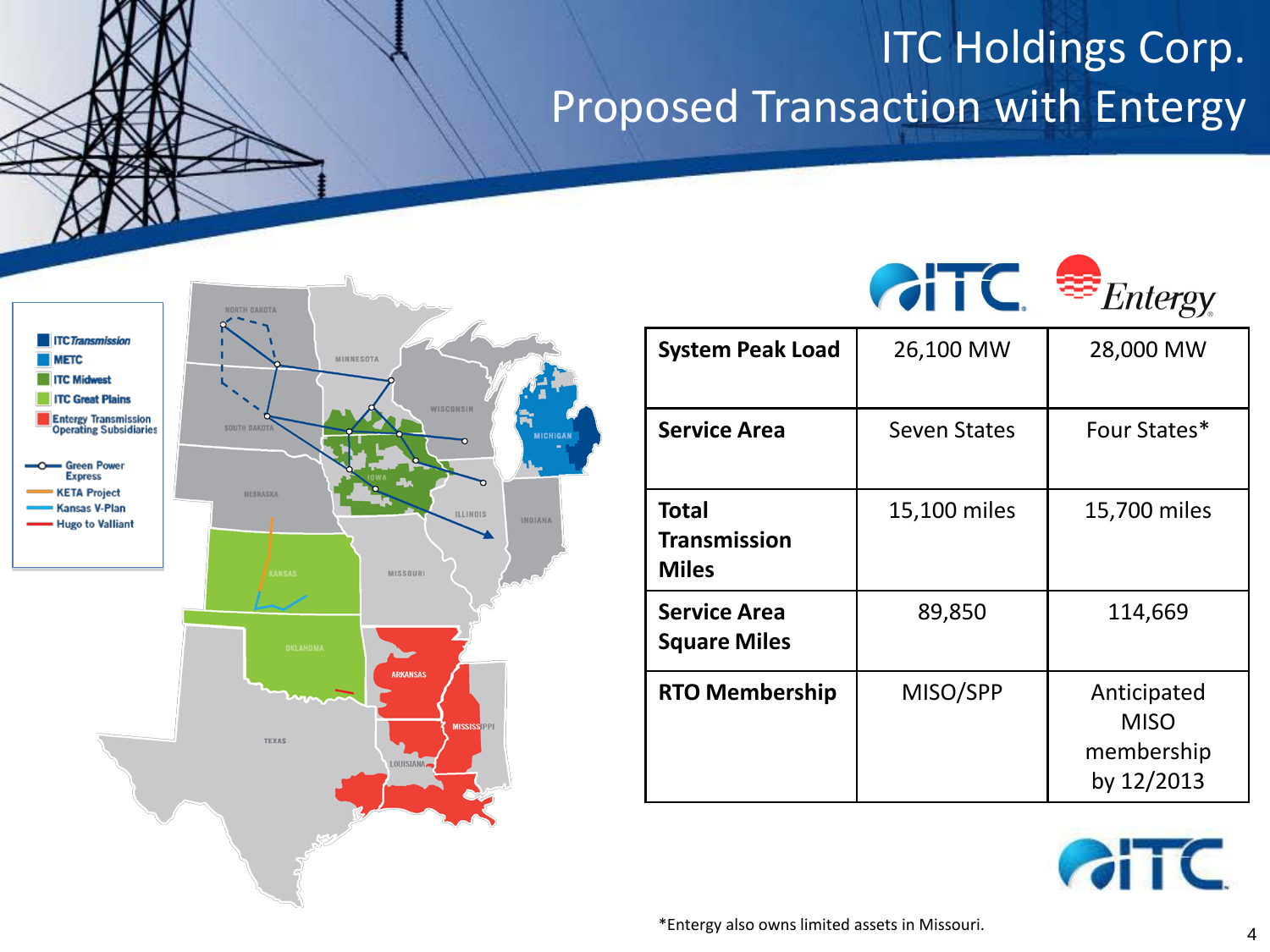### Where are we today? Transmission Development Barriers

- There is little dispute around the following issues:
	- ‒ The nation's transmission systems need to be upgraded and modernized
	- ‒ Public policy should be aimed at improving the grid to support a competitive wholesale energy market
	- Without significant regional transmission expansion renewable energy will be limited
- **Major barriers include:** 
	- The lack of a collective industry vision
	- ‒ Parochialism caused by vertically integrated utilities and state regulation (e.g., siting and approval processes that differ widely from state-to-state)
	- The tension between the particular interests of generator owners and improvements in the overall efficiency of the transmission grid (i.e., the influence of market participants)
	- ‒ Cost allocation for "reliability projects" as opposed to "economic projects" as opposed to "public policy" projects
	- ‒ Transmission financing is not a barrier to transmission expansion

# What's not on the list?

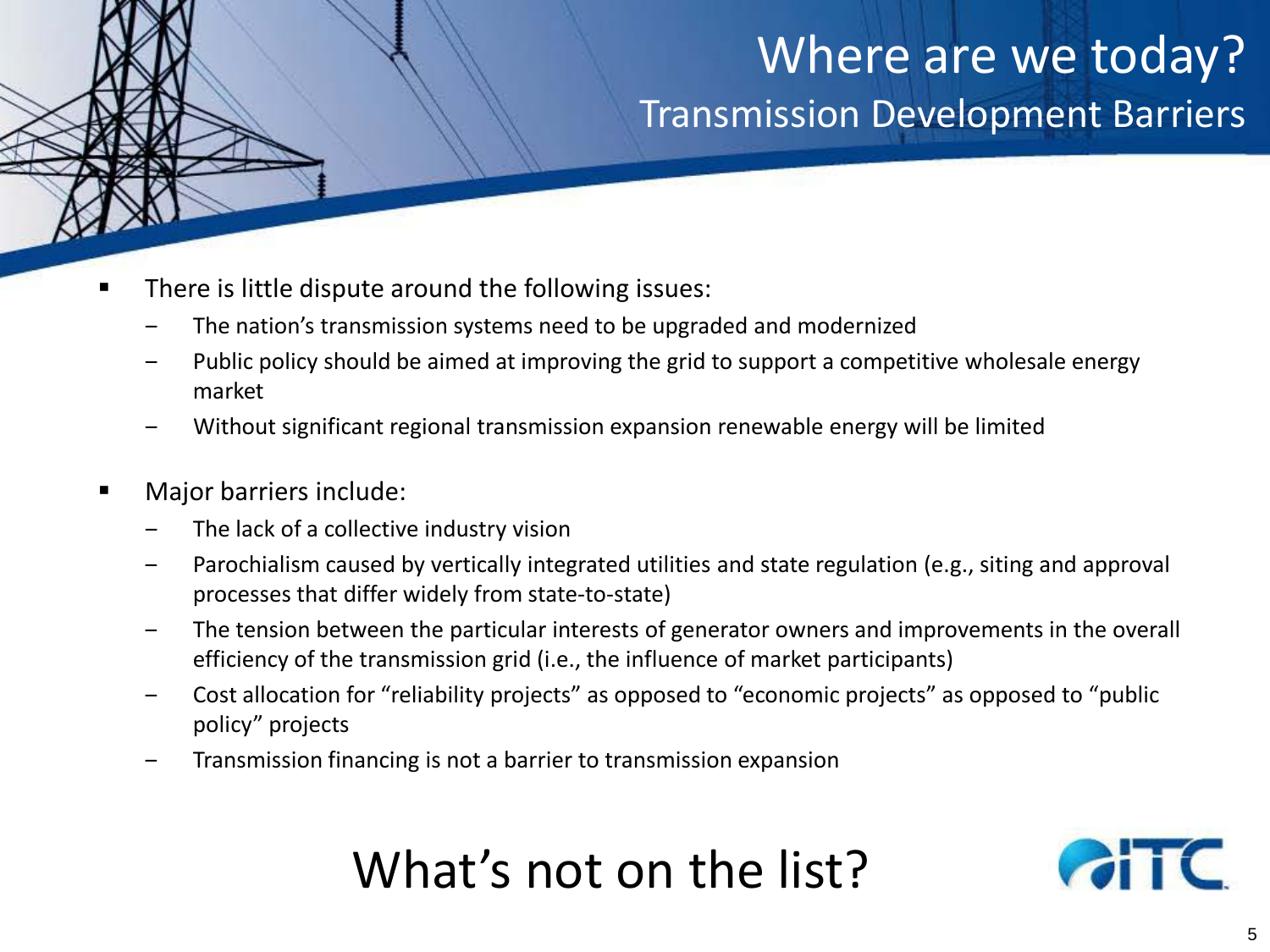### What does it say?

- Right of First Refusal ("ROFR") provisions must be removed from FERC-jurisdictional tariffs for facilities selected in a regional plan for cost allocation purposes.
- **Incumbent Transmission Provider retains ROFR for:** 
	- A facility that is not selected in a regional plan for purposes of cost allocation;
	- Upgrades;
	- Projects on existing right of way (retention, modification, or transfer of rights-of-way remain subject to relevant law or regulation granting such rights).
- **IFT In addition, a Transmission Provider can use competitive bidding to solicit transmission** projects or project developers and state or local laws/regulations (e.g., siting, permitting) are not modified.
- The rule does not require removal of ROFR from jurisdictional tariffs applicable to a local transmission facility.
- The rule does not assign any ongoing rights of sponsorship for transmission projects.



### A Solution in Search of a Problem?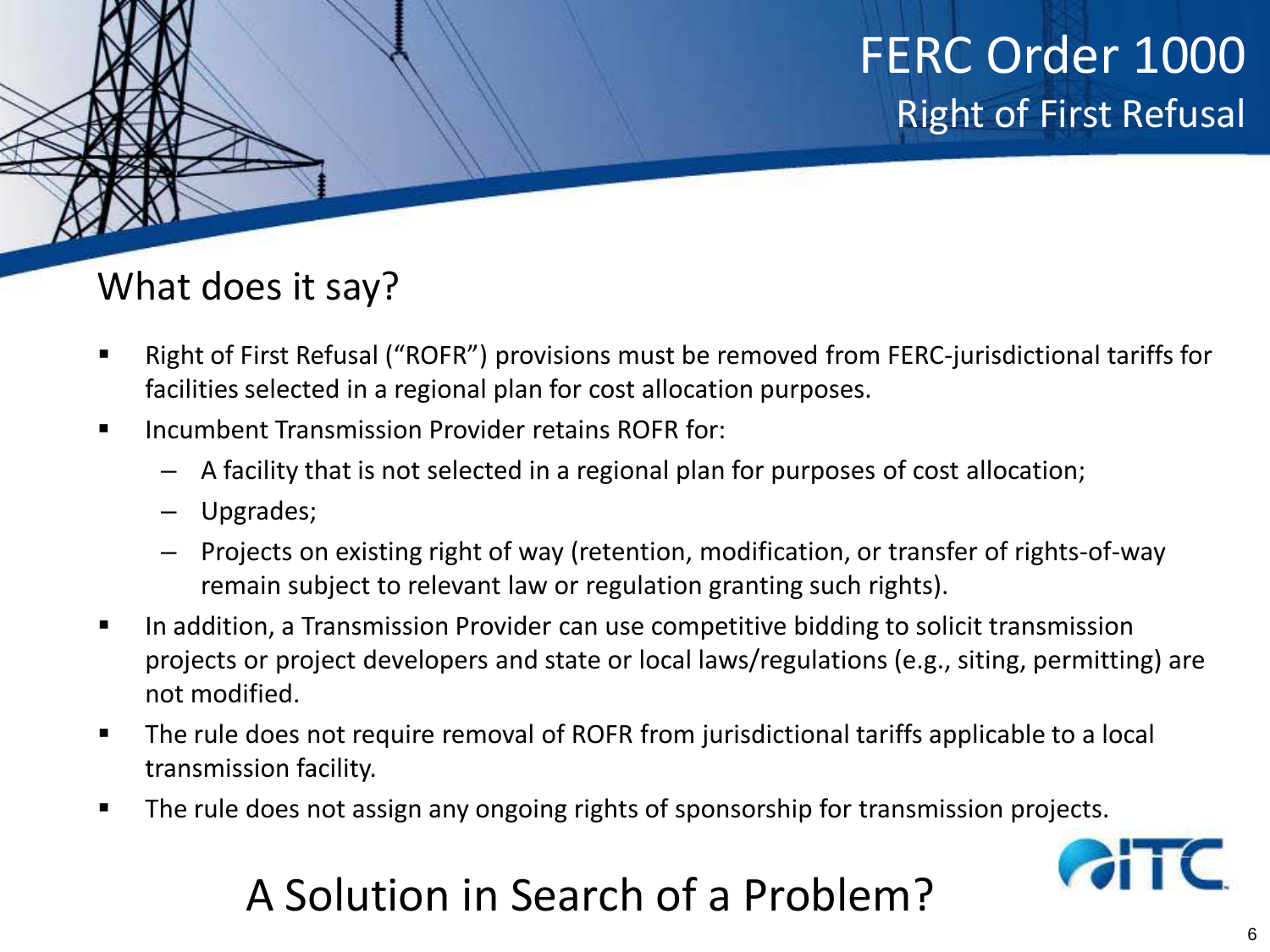#### What does it mean?

- Rule promotes competition in regional transmission planning processes to support efficient and cost effective transmission development
- Rule requires the development of a not unduly discriminatory regional process for transmission project submission, evaluation, and selection
- Rule removes any federal right of first refusal from Commission approved tariffs and agreements with respect to new transmission facilities selected in a regional transmission plan for purposes of cost allocation, subject to limitations:
	- ‒ This does not apply to a transmission facility that is not selected in a regional transmission plan for purposes of cost allocation
	- ‒ This does not apply to upgrades to transmission facilities, such as tower change outs or reconductoring
	- ‒ This allows, but does not require, the use of competitive bidding to solicit transmission projects or project developers
- Nothing in this requirement affects state or local laws or regulations regarding the construction of transmission facilities, including but not limited to, authority over siting or permitting of transmission facilities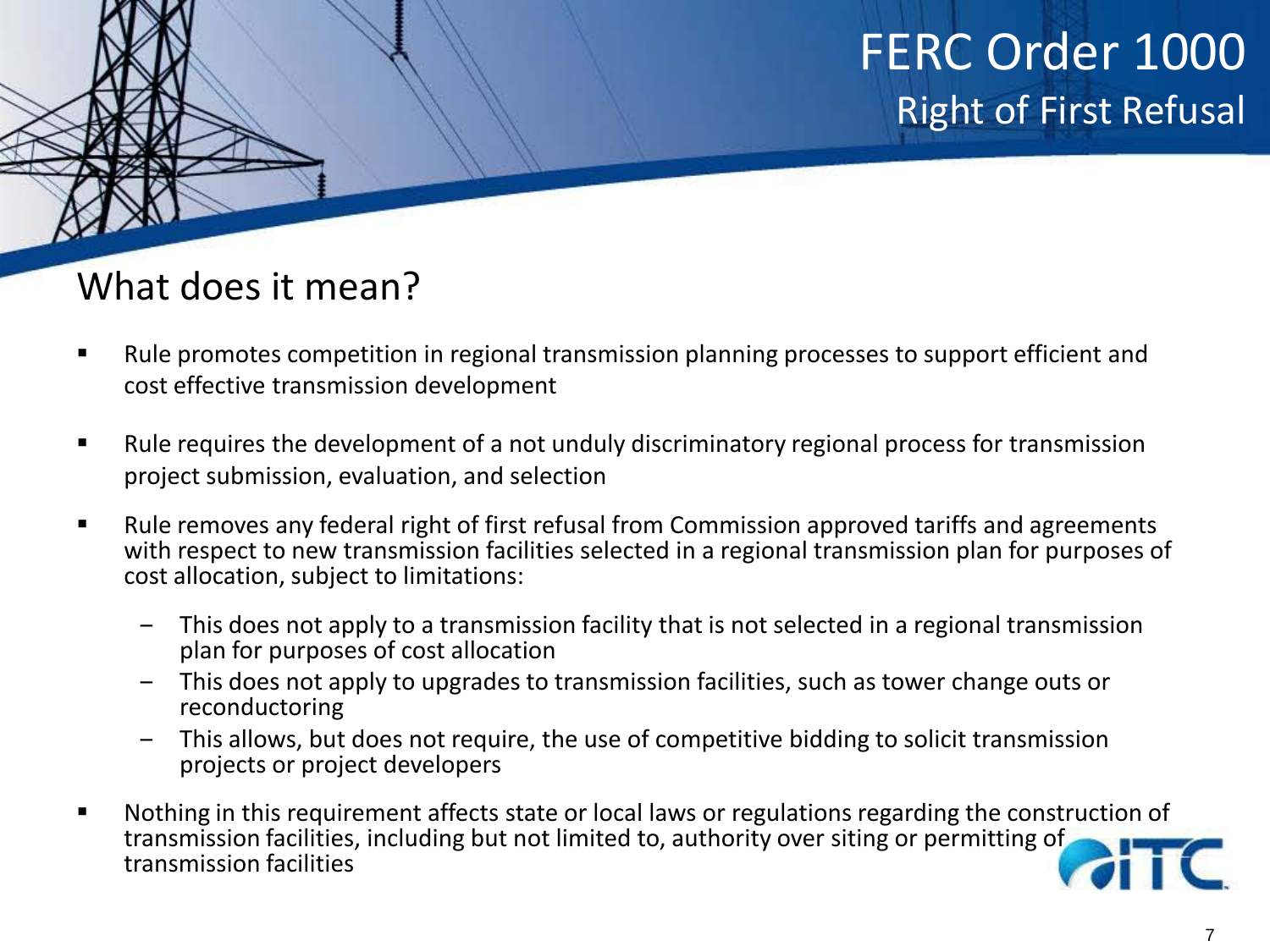#### Can such a non-discriminatory regime be constructed and how?

- **The Southwest Power Pool process provides a good example of how a region could reform its** planning process to facilitate participation by non-incumbent developers.
- Prior to Order 1000, SPP chose not to eliminate ROFR, but rather provided provisions where incumbents that did not elect to build planned facilities could assign those projects to a nonincumbent developer.
- This model still gives preference for incumbent developers to construct facilities.
- With elimination of ROFR, a selection process *that is conducted subsequent to approval of the RTO plan, independent of the planning process,* is the best model to provide equal opportunities for incumbent and non-incumbent developers.
- Such a process will evaluate proposals from incumbent and non-incumbent developers on the same objective criteria, addressing any concerns of discrimination.
- Under the type of competitive selection model discussed above, proposals from incumbent and non-incumbent developers would be evaluated and scored on the same criteria.

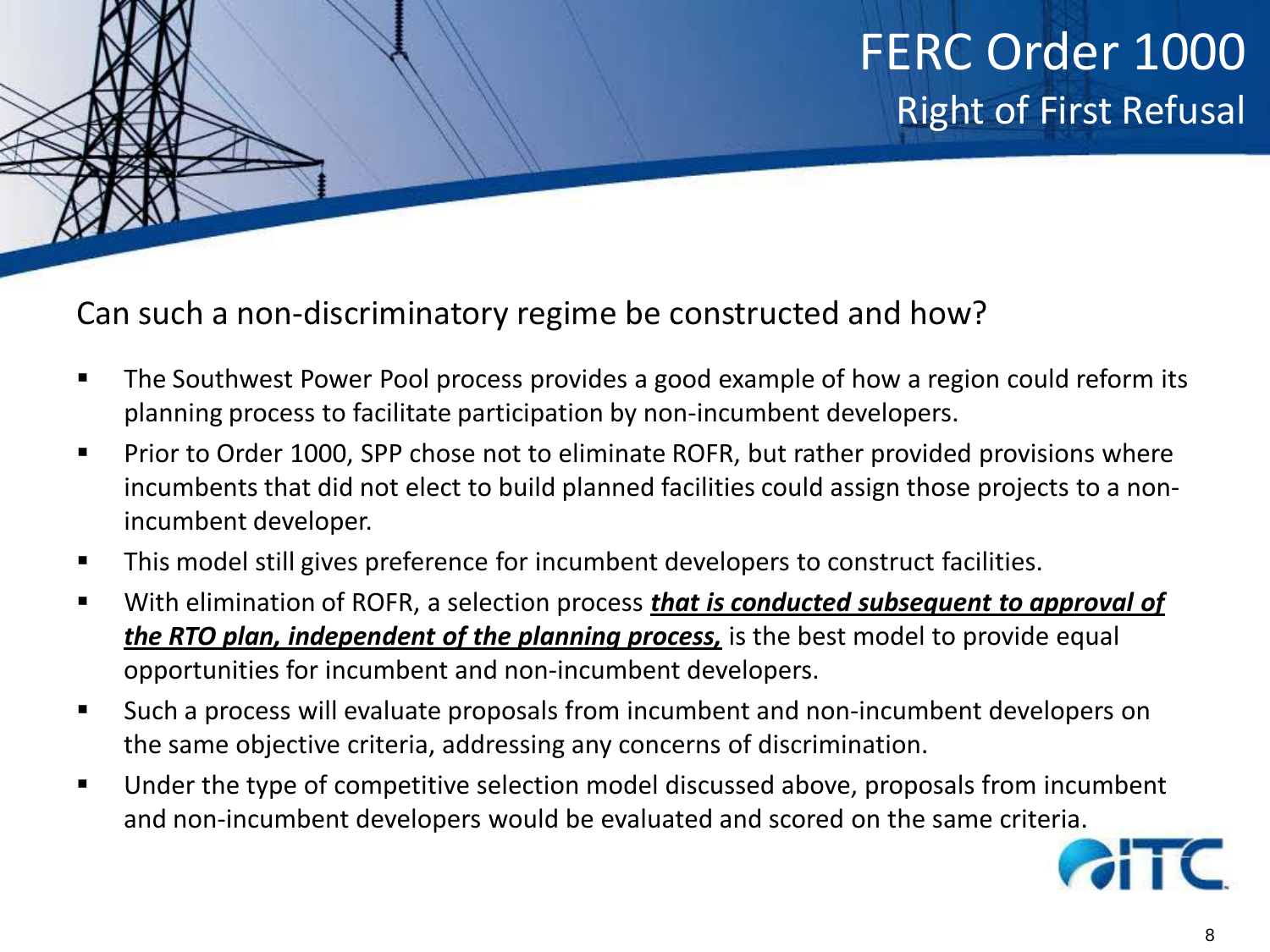How will barriers such as state siting and condemnation laws, which bestow powers on incumbents not available to other market participants, be dealt with?

- Order 1000 was not intended to circumvent any current or future state requirements.
- **EXT** Legislative action would be required to address any state laws that advantage incumbents over non-incumbents.
- **However, because of state concerns about Order 1000, we have seen the opposite occurring;** some states are codifying a Right of First Refusal in state law to ensure that incumbents continue to have exclusive (or semi-exclusive) rights to build.

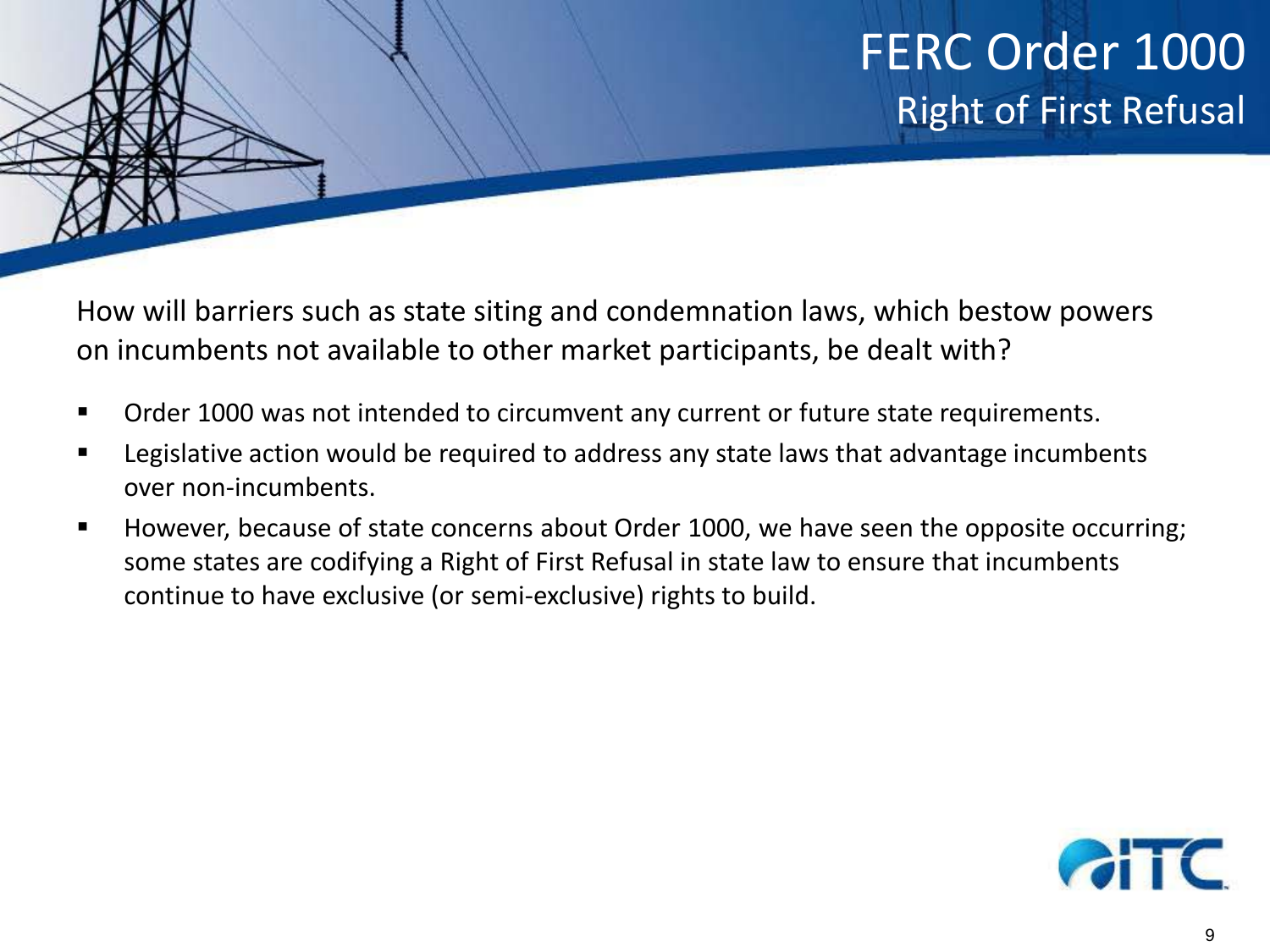How does the removal of ROFR affect upgrading existing facilities as an alternative to building new ones?

- Since ROFR may be retained for upgrades of existing facilities and not for new facilities, where these may be alternative solutions to a problem, when this situation exists, incumbents could be incentivized to argue in favor of upgrades.
- **However, this doesn't appear to be a serious threat to picking the best project in areas where** an RTO provides independent oversight of transmission planning.
- **From a practical standpoint, when a problem can be solved by upgrading existing facilities, it** is already often preferred relative to a solution that requires new facilities simply because it may be lower cost, present fewer regulatory hurdles, etc.

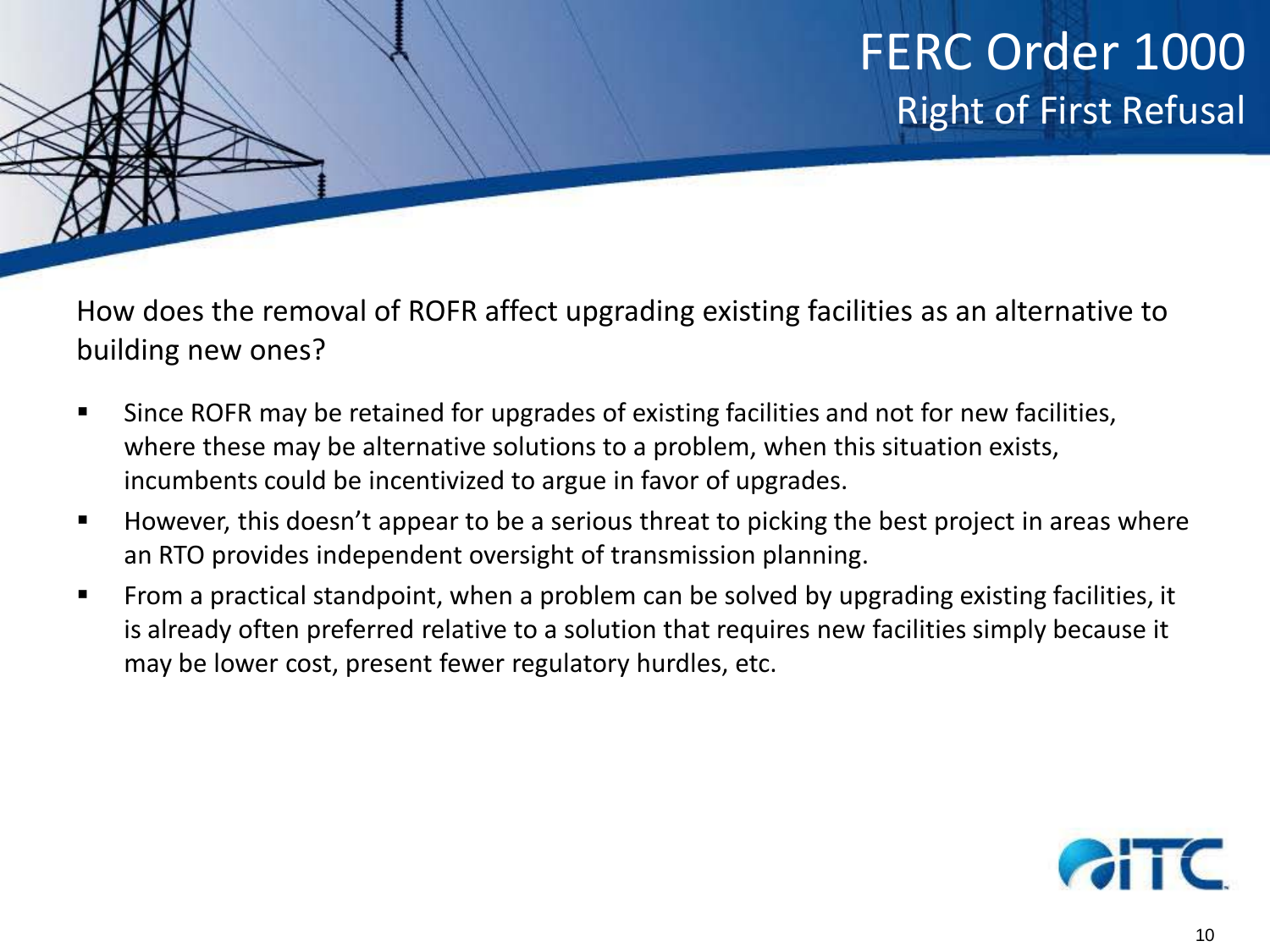Will compensation for incumbents and non-incumbent transmission owners be identical?

- **There is potential for compensation to incumbents and non-incumbents to be identical in** situations where both entities recover 100% of their revenue requirements under FERC jurisdictional tariffs.
- Even in this case, compensation may not be identical due to other factors that differ: costs, rate models and formulas, ROE, use of incentives, etc.

If so, how will transmission in retail rate base for incumbents be compared against facilities that derive all revenues from wholesale markets?

- In situations where an incumbent recovers significant portions of its revenue requirement through rates regulated at the individual state level, this will continue.
- **There is no requirement in Order 1000 that trumps existing state rate authority.**

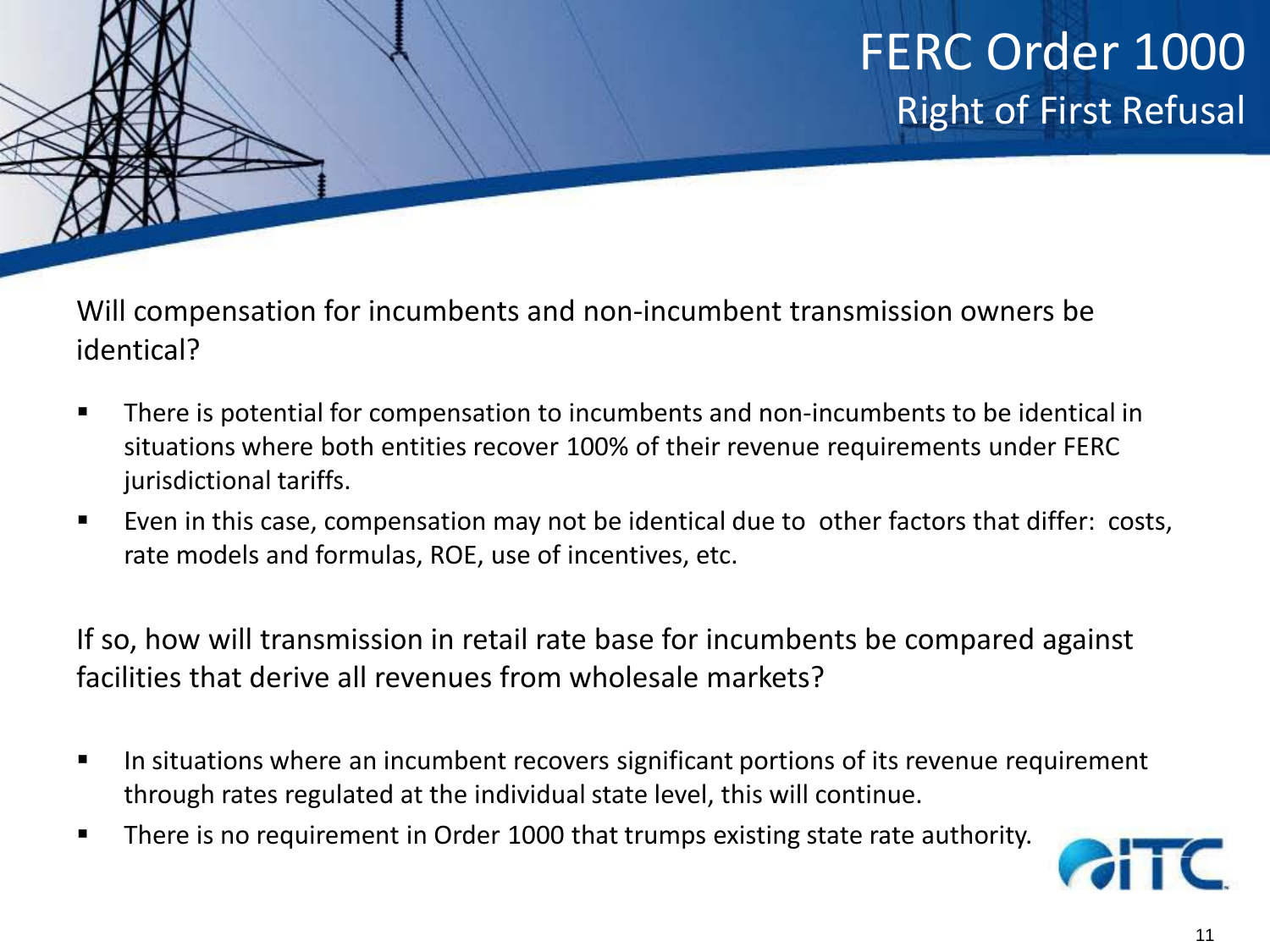Will reliability standards be effected by the new entrants, and if so, how?

New entrants will be required to comply with the same reliability standards as incumbents.

Will the elimination of ROFR lead to competition that reduces prices paid by system users?

- This goal is present in Order 1000, but care must be taken to ensure there are real sustainable benefits from the new processes that result from Order 1000 compliance.
- You typically get what you pay for, and there may be tradeoffs between the initial costs of siting and construction and the on-going costs to maintain and operate transmission facilities that must be properly considered.

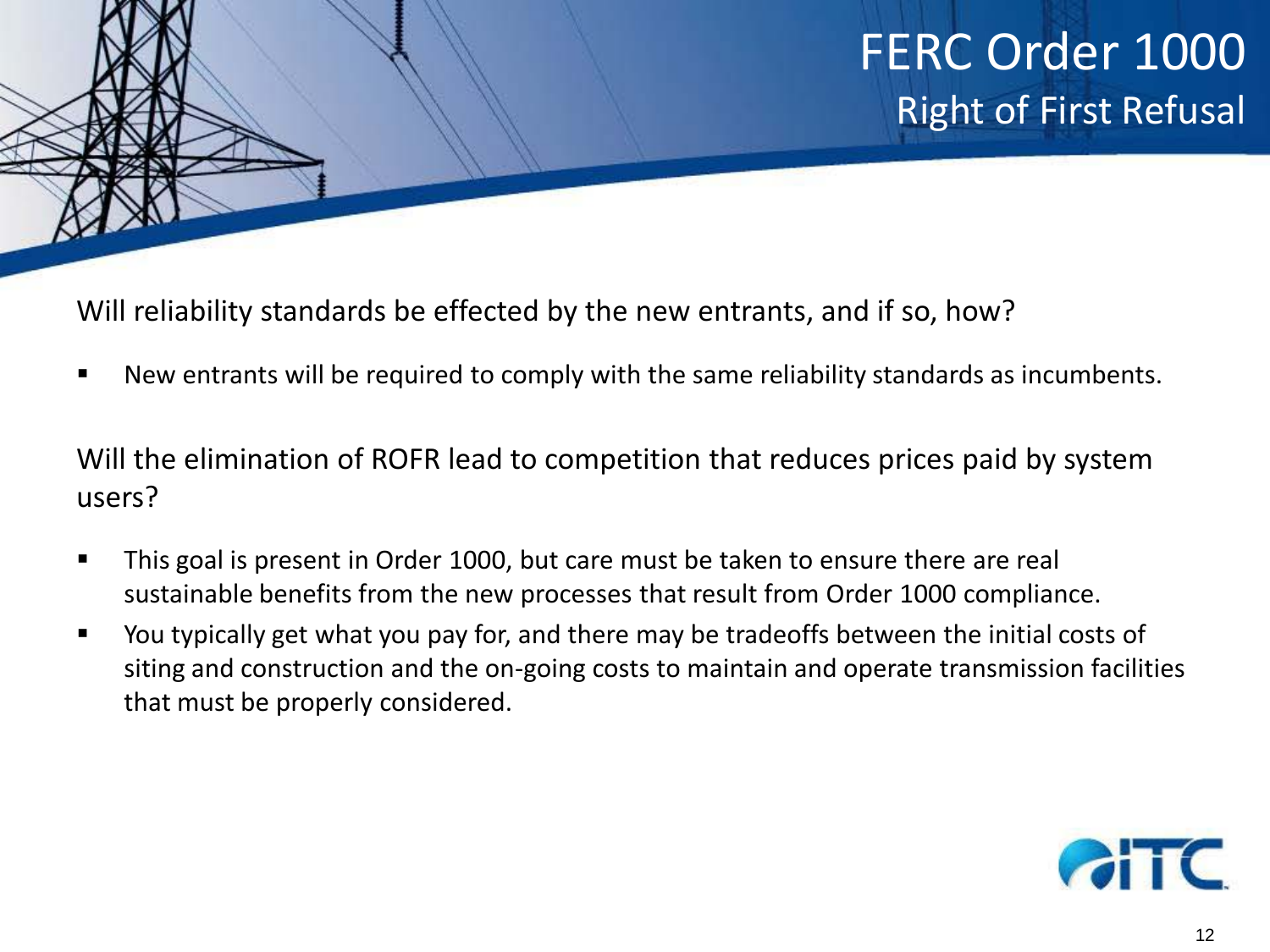Is elimination of ROFR a disincentive for utilities to join or remain in RTOs and would this serve to disincent the formation of new RTOs?

- The provisions of Order 1000 apply equally to utilities that aren't in a RTO and to those that are in a RTO.
- If anything, Order 1000 may incentivize RTO membership or formation of new RTOs since many of the activities required by Order 1000 are performed by RTO's today – thus a utility's compliance may be facilitated by being a member of an RTO.

Should "reliability" lines be treated differently than "economic" facilities for purposes of phasing out ROFR?

- Not necessarily, depending how these categories are defined.
- These types of project categories often create false distinctions between projects.
- Most large projects have both reliability and economic benefits and strictly defined categories may ignore all of the benefits of a new project.

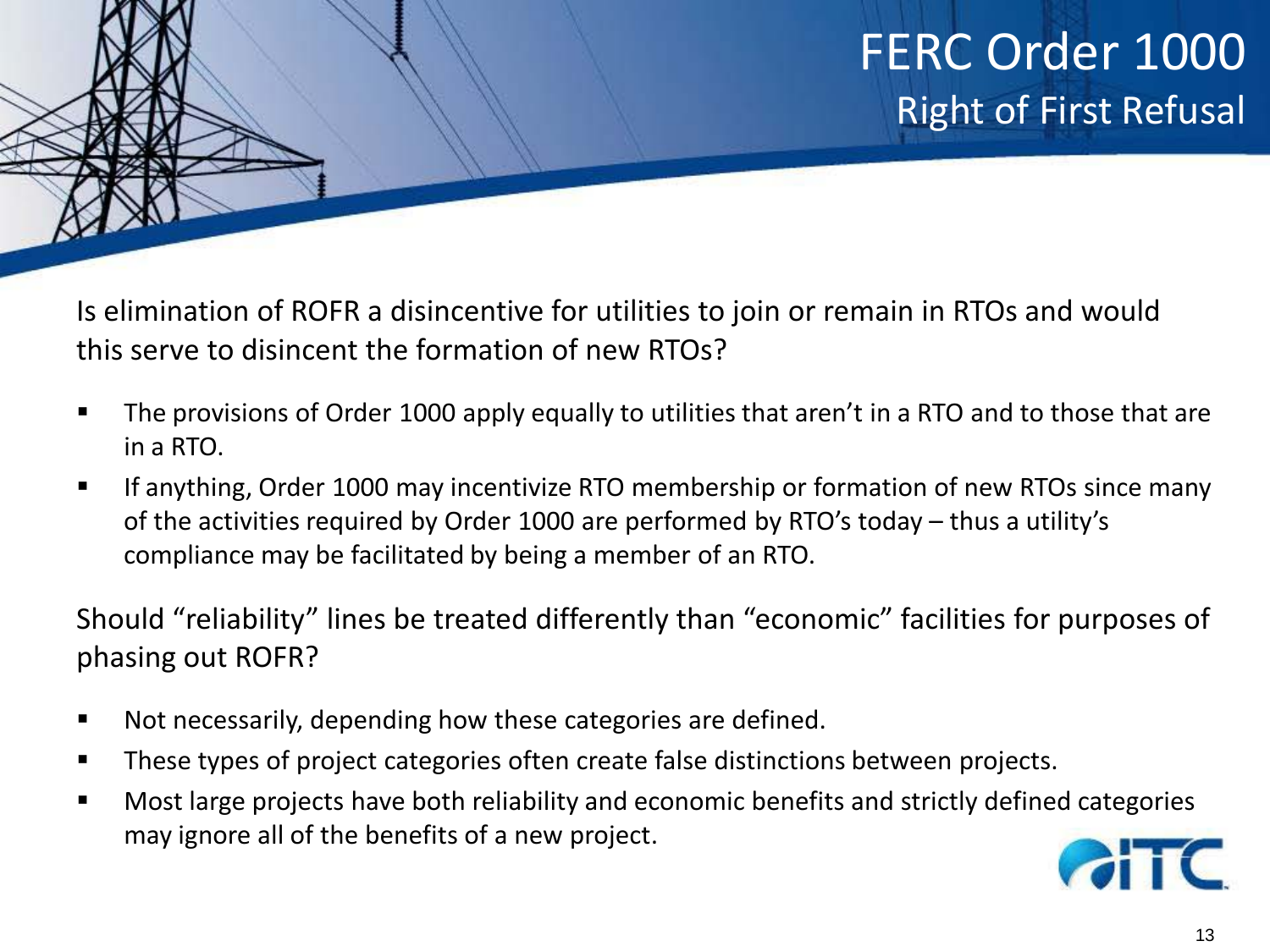Will elimination of ROFR facilitate grid expansion?

- Yes, if the new processes are well designed and effective.
- **This is particularly true in non-RTO areas where effective regional planning does not occur** today and the lack of regional cost allocation mechanisms disincents individual transmission owners from constructing projects that have broad benefits.
- **The largest opportunities for enhancement of grid expansion from Order 1000 compliance lies** in these non-RTO areas.
- The planning and cost allocation requirements in Order 1000 do more to facilitate grid expansion than ROFR elimination alone.

How will the entrance of new actors into the market affect the use of alternatives to building new transmission, such as locational demand reduction or strategic location of new generation?

It could, depending in the type of model adopted for projects where ROFR is eliminated.

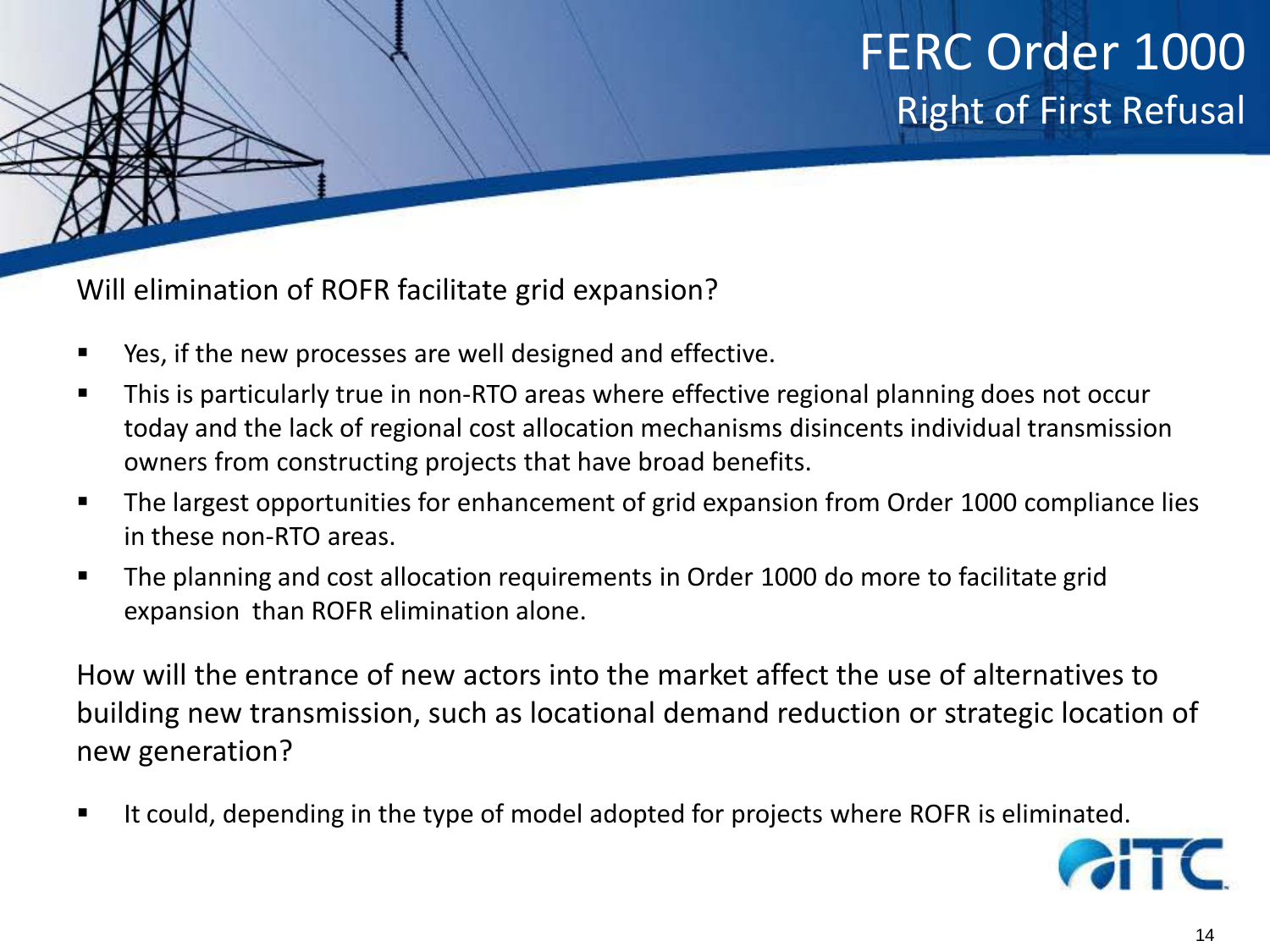## Concluding thoughts. . .

- The lack of a collective industry vision
	- ‒ "It's hard to get there if we don't know where we are going."
- Parochialism caused by vertically integrated utilities and state regulation
	- ‒ "Did the elimination of a Federal ROFR simply trigger new state barriers in the form of State ROFRs?"
- The tension between the particular interests of generator owners and improvements in the overall efficiency of the transmission grid (i.e., the influence of market participants)
	- ‒ "What's good generally may not be good for everyone."
- Cost allocation for "reliability projects" as opposed to "economic projects" as opposed to "public policy" projects
	- ‒ "Today's economic project is tomorrow's reliability project."
- **Transmission financing is not a barrier to transmission expansion** 
	- ‒ "But could it be?"

"New paradigms will, necessarily, result in consequences, good or bad, intended or unintended."